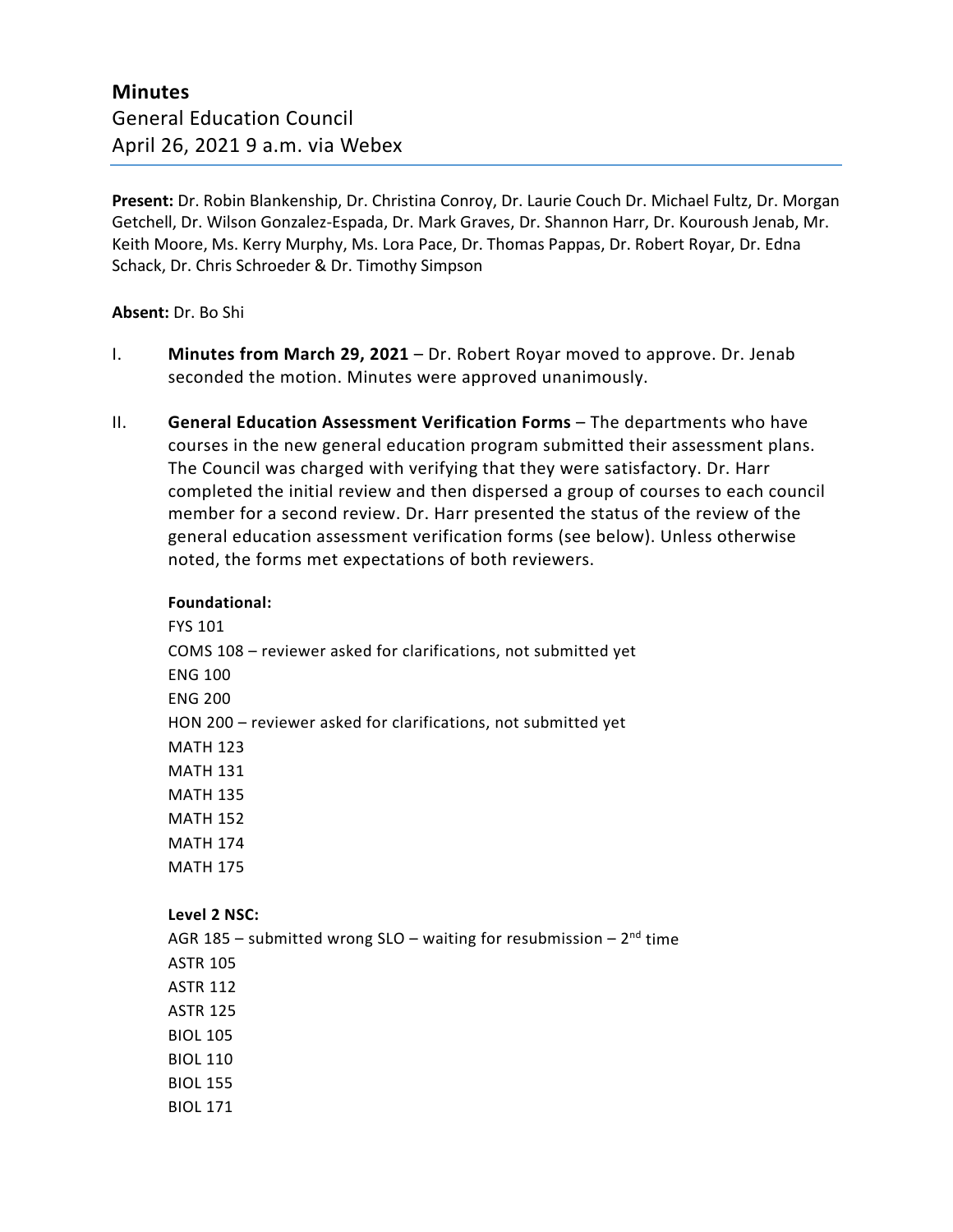### BIOL 234 CHEM 101 CHEM 111 ESS 102 ESS 108 ETM 104 ETM 201 GEO 103 HON 215 MATH 125 NUTR 101 – need more information before review PHYS 109 PSY/NEUR 121 SCI 123 SCI 104 SCI 111

#### **Level 2 SBS**

ECON 101 – no assignments created yet ECON 201 – no assignments created yet EDF 207 FIN 264 – need more information before review HLTH 151 HST 261 POLS 100 POLS 140 PSY 154 SOC 101 – Reviewer requested additional information but not received

#### **Level 2 HUM**

ART 160 ENG 120 ENG/IST 211 FLM 170 HON 205 HST 271 MUSH 261 – Reviewer requested additional information but not received PHIL 100 THEA 110

#### **Level 3 GCAH**

ART 263 COMS 250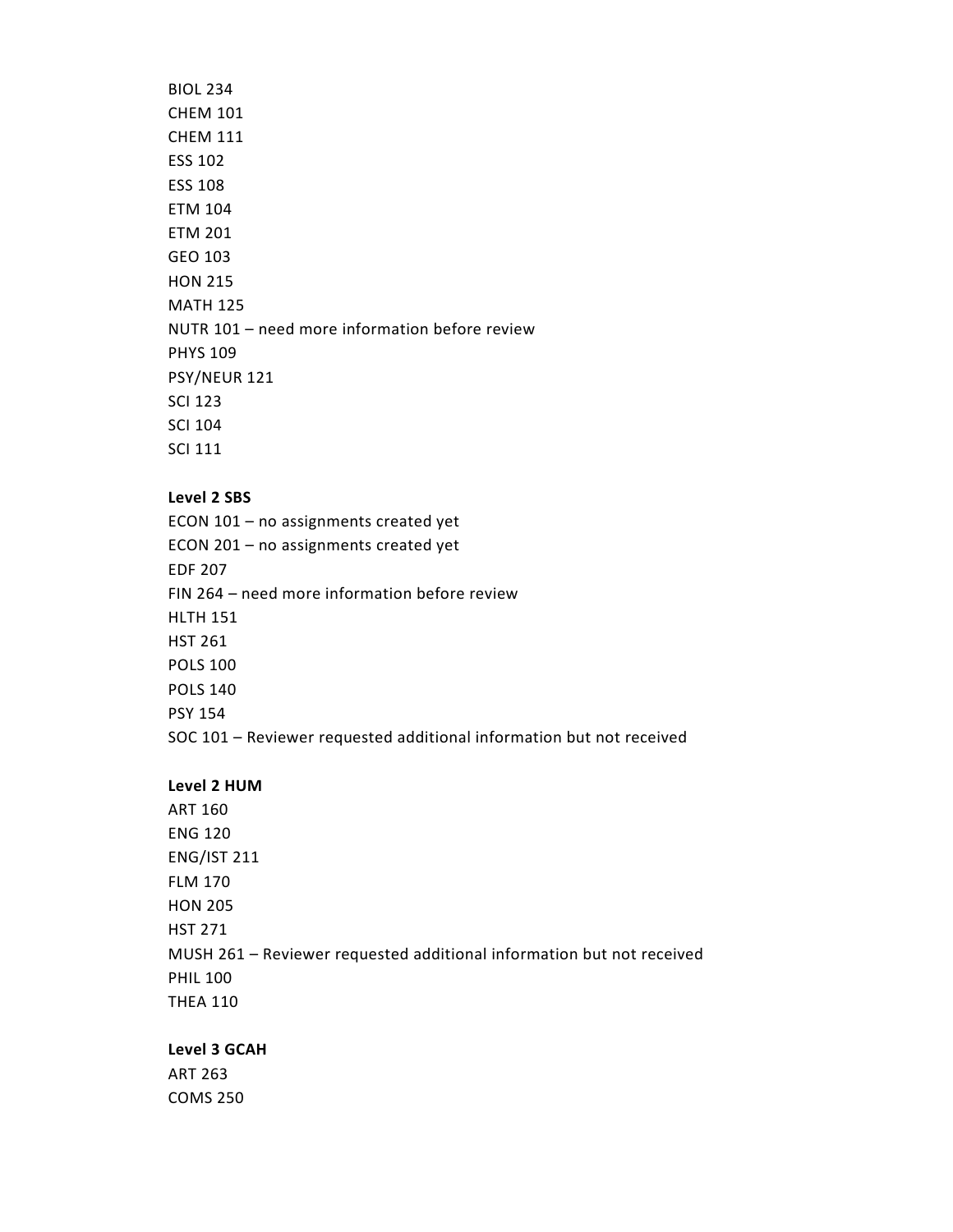COMS 290 (reviewer unable to open file – see note below). FRN 101 IST 101 IST 250 PHIL 106 POLS 110 SPA 101 UTCH 250 – No verification form submitted

**Level 3 ECE** APS 201 CVM 210 GST 273 HON 210 PHIL 103 – reviewer requested additional information but not received LGS/PLS 200 POLS 177 POLS 262 SOC 203

Dr. Schack noted that David Long would be submitting the information for UTCH 250 soon. She stated that there was a miscommunication concerning who was responsible for completing. Dr. Conroy stated that she had not been contacted concerning submitting additional information for PHIL 103. Dr. Jenab stated that he is not able to open COMS 290 to complete the review. Dr. Blankenship moved to approve all the courses that have been found to be acceptable by two reviewers (those listed above without comments). Dr. Schack seconded the motion. The Council approved unanimously. Two groups remain those that have not been reviewed by a second council member and those that have a secondary review in progress. Dr. Royar will complete the secondary review of the first group (AGR 185, NUTR 101, ECON 101 and 201, and UTCH 250) when they are ready. The council members who are reviewing courses whose assessment plans have not been determined to be acceptable yet will continue to work with the submitter until finalized. Dr. Conroy moved to approve the remaining courses pending satisfactory clarification and acceptance by the two council reviewers. Dr. Royar seconded. The council unanimously approved.

The council discussed the process and the form. Dr. Graves suggested that a checklist be included on the form where the initiator confirms that they have included all the necessary components/requirements of an acceptable assessment plan. Dr. Conroy suggested that the committee come to a consensus on the interpretation of the SLOs and the rubrics/performance indicators. Dr. Royar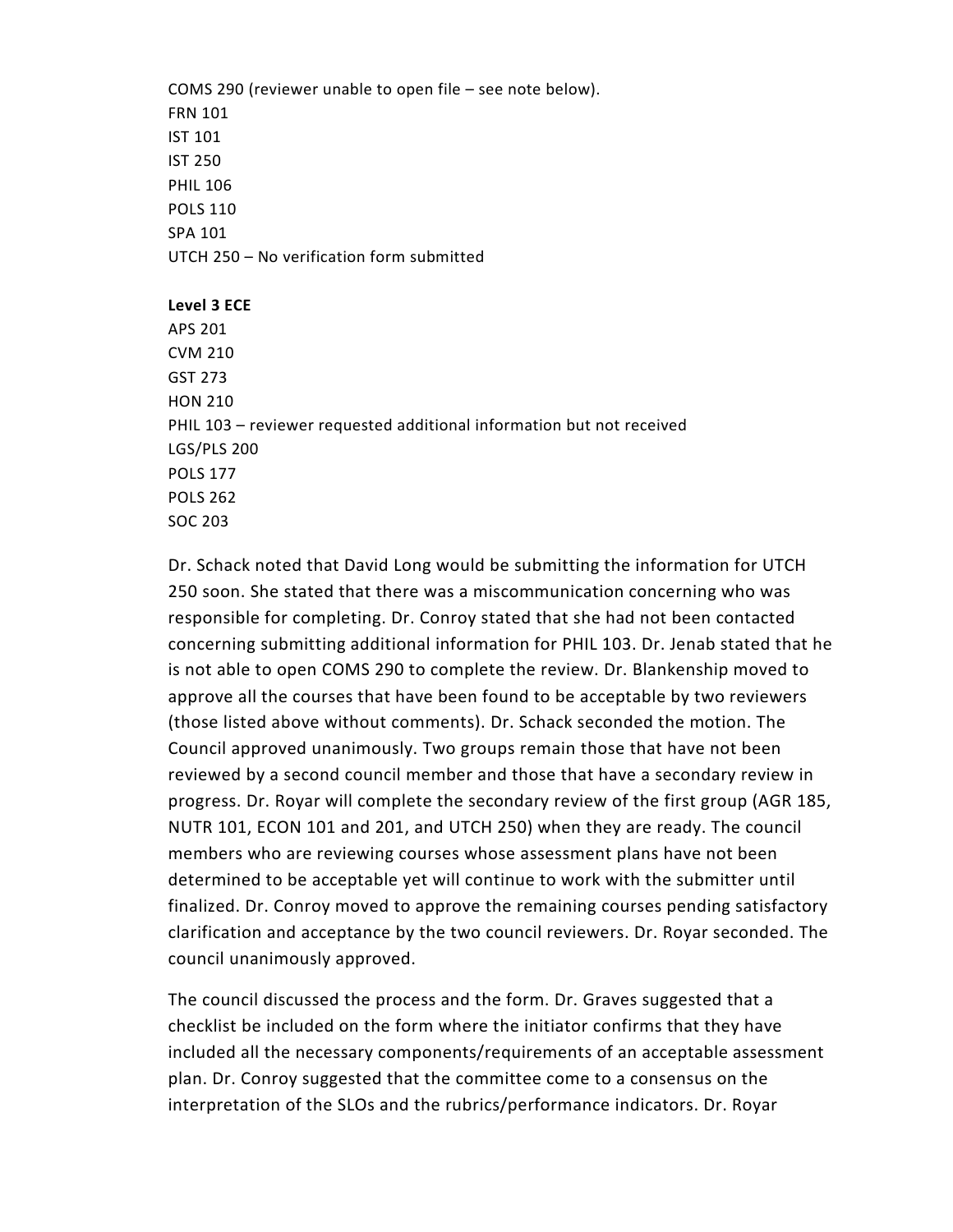suggested creating a glossary of verbs used in assessment. Dr. Schack would like to see the student instructions/assignment included with the assessment verification form. Dr. Couch stated that the Council will begin continuous improvement of the process in the fall beginning with the assessment of the first courses in the cycle. She stated that faculty who are teaching courses which evaluate the same SLOs will discuss the assessment and work together on plans to improve. Dr. Harr will develop a new data submission form for reporting.

- III. **FYS Subcommittee Report** Ms. Pace stated that the FYS subcommittee met on April 20. They discussed the restructure of the subcommittee, implementation of the new SLO, spring student evaluations, FYS 101E, and changes to FYS for fall (see minutes). Dr. Graves updated the Council on the faculty senate's status of the proposed restructuring of the FYS subcommittee incorporating the feedback from President Morgan regarding continuity. Dr. Couch stated that placement for FYS 101E has been difficult for fall due to ACT and other placement test issues related to pandemic. She and others are working to address the difficulties. Dr. Schack stated that there is a UAR in development concerning academic misconduct. She complimented the FYS speaker that presented on this subject and encouraged additional content. Dr. Couch stated that week 10 of the course included academic integrity content also.
- IV. **Membership** Dr. Couch thanked the following members who would be rotating off the Council for their service: Dr. Royar, Dr. Jenab, Dr. Fultz and Dr. Schack.
- V. **Old Business** None.
- VI. **New Business** Mr. Moore sought clarification for how to address transition issues concerning courses students had taken previously as part of the current general education program that are not part of the new program. The Council discussed transfer students and returning students and the issues that may arise. The council agreed that the result of the transition issues should always benefit the student. Dr. Moore suggested that advisors first look to see if it is best to adjust the catalog year and if not, manual adjustments would be made to benefit the student as appropriate.

NEXT SCHEDULED MEETING: TBA, Fall 2021